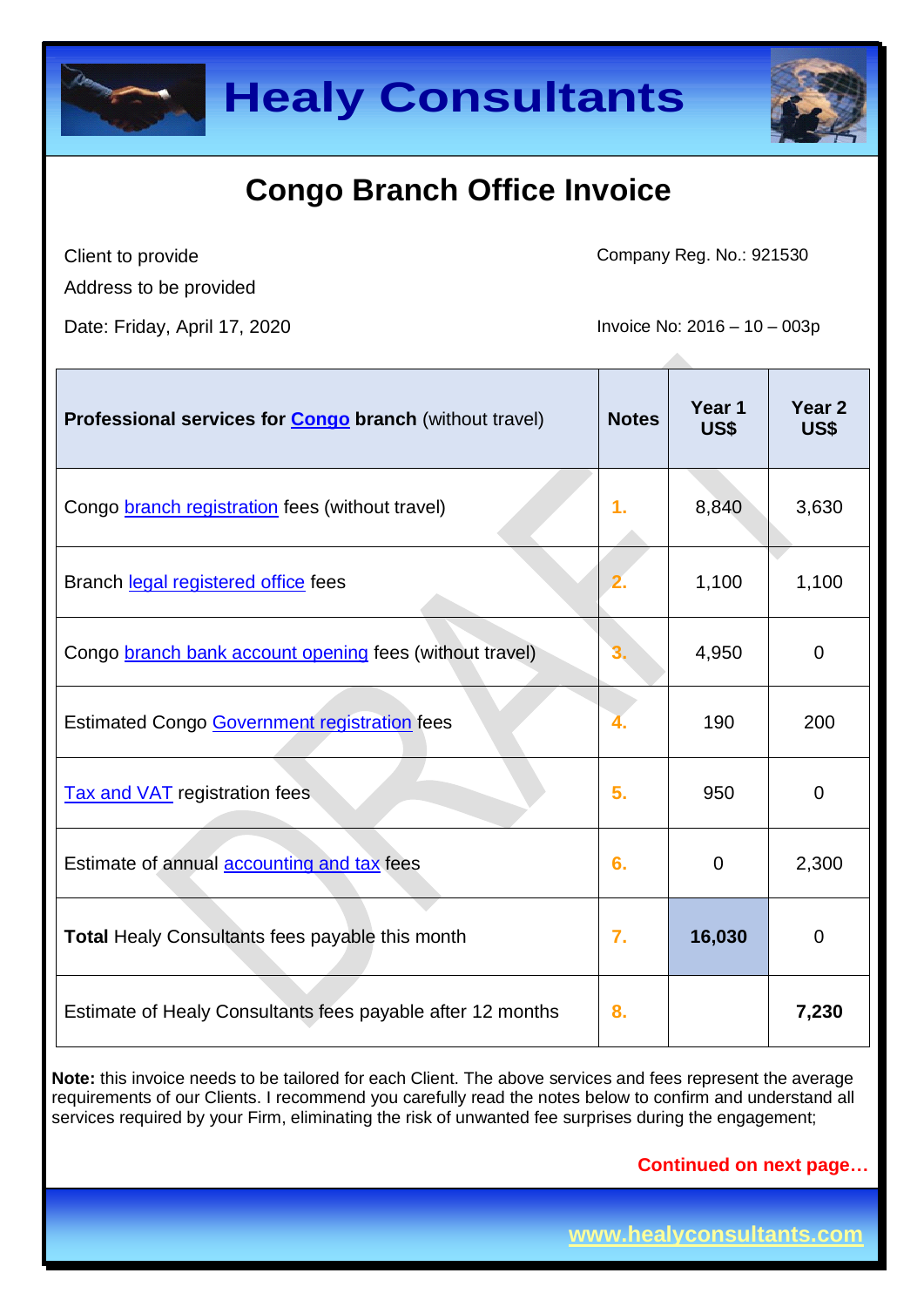



#### *Notes to invoice above*

**1.** Healy Consultants fees to efficiently and effectively complete Congo branch registration within [19 weeks \(click link\)](http://www.healyconsultants.com/congo-company-registration/fees-timelines/) by **i)** choosing the optimum regulatory license for our Client's business activities; **ii)** reserving a company name with [Congo Business Registry \(Guichet unique\);](http://fr.guichetunique.cd/) **iii)** settling our accountant and lawyer fees and **iv)** preparing a high quality company incorporation application for [Congo Business Registry;](http://fr.guichetunique.cd/)

All [engagement fees](http://www.healyconsultants.com/company-registration-fees/) (click link) are agreed and paid up front and agree to the fees published on our country web pages. Consequently, there are no hidden fees, surprises or ambushes throughout the engagement. All engagement deadlines are agreed up front in the form of a [detailed](http://www.healyconsultants.com/index-important-links/example-project-plan/)  [project plan,](http://www.healyconsultants.com/index-important-links/example-project-plan/) mapping out [deliverables](http://www.healyconsultants.com/deliverables-to-our-clients/) by week throughout the engagement term;



Every week during the engagement, Healy Consultants will email our Client a [detailed status](http://www.healyconsultants.com/index-important-links/weekly-engagement-status-email/)  [update.](http://www.healyconsultants.com/index-important-links/weekly-engagement-status-email/) Our Client is immediately informed of engagement problems together with solutions. Your dedicated engagement manager is reachable by phone, Skype, live chat and email and will communicate in your preferred language;

- **2.** In accordance with [Congo Companies Act,](http://www.ohada.com/actes-uniformes.html) a Congolese branch shall as from the date of its incorporation have a legal registered office in Congo, to which all official government communications and notices may be addressed. To comply with this statutory requirement, Healy Consultants' Congo office will be the registered office address for your branch. Thereafter, this address will be used to receive government correspondence including **i)** tax letters **ii)** notice of the legal annual return; and **iii)** all government communications. Most of our Clients wish to place [Healy Consultants'](http://www.healyconsultants.com/corporate-outsourcing-services/company-secretary-and-legal-registered-office/) office address on invoices, contracts, websites and business cards;
- **3.** Healy Consultants will be pleased to open a Congo branch bank account without our Client travel. It is a time consuming task, and Healy Consultants will shelter our Client from the associated administrative challenges. As you can appreciate, it is a difficult task to obtain bank account approval through a newly formed branch when shareholders, directors and bank signatories reside overseas. Healy Consultants will prepare a business plan for the bank to optimize the probability of branch bank account approval. Depending on our Client's business and nationality, there is a 20% probability the banks will request a bank signatory to travel for a one-hour bank interview. Healy Consultants will try its best to negotiate with the bank for a travel exemption. If our Client must travel to Congo for corporate bank account opening, Healy Consultants will refund our Client US\$950;

**Continued on next page…**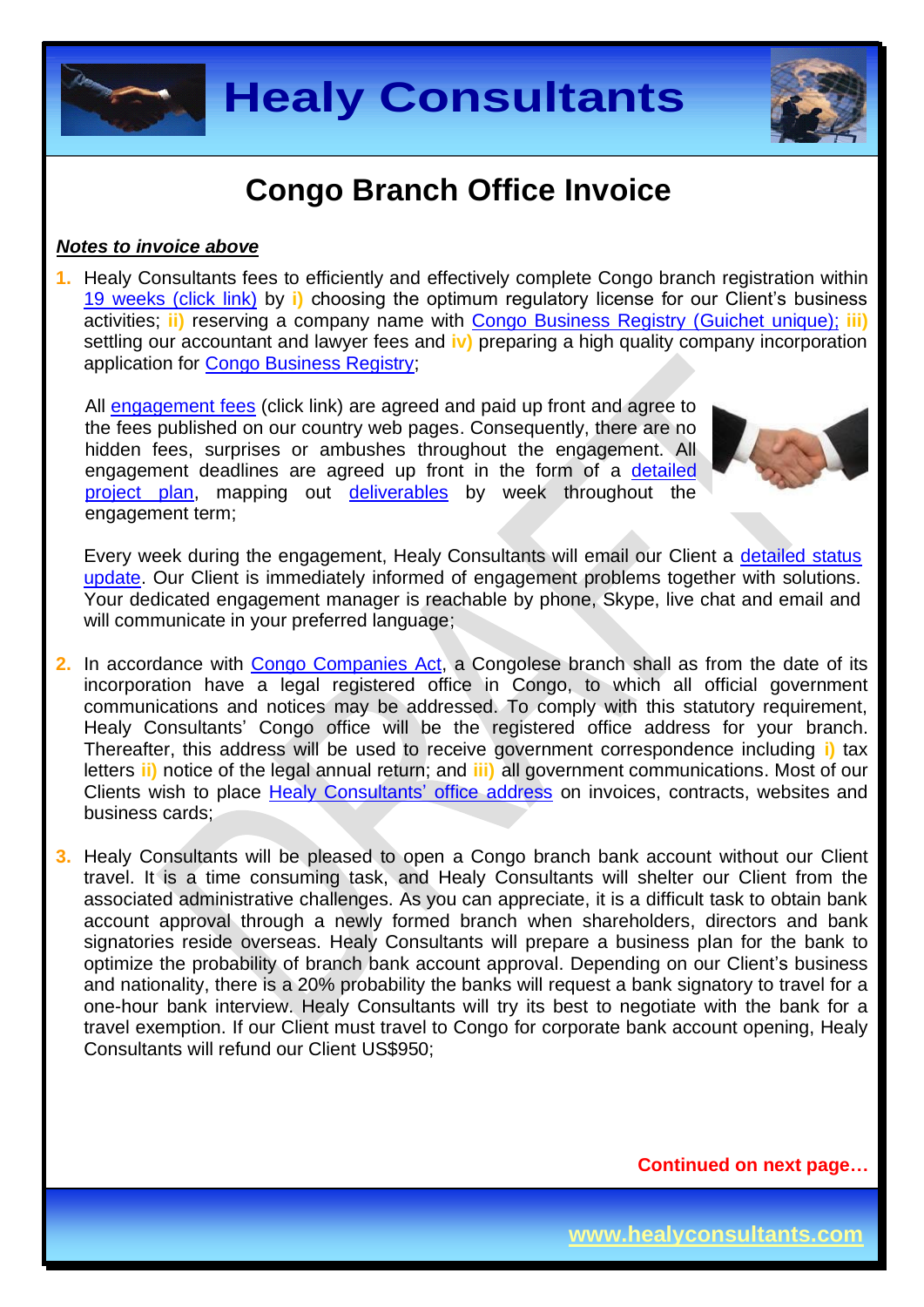





**E**. Afriland First Bank



If our Client is not comfortable with only a Congo branch bank account, Healy Consultants will be pleased to open [an international branch](http://www.healyconsultants.com/international-banking/) bank account (click link) outside of Congo. Examples include New York, Germany, Liechtenstein, Austria, Bulgaria, Australia, London, South America or Dubai. All banks will be top tier banks in these countries with excellent internet banking services. Example of our global banking partners include HSBC, Standard Chartered Bank, Citibank, Barclays, Standard bank, ANZ bank, VTB bank, UBS, Credit Suisse;

The banks enjoy ultimate power of approval of branch bank account applications. Consequently, guaranteed success is outside of Healy Consultants' control. What is inside our control is the preparation and submission of a high quality bank application that maximizes the likelihood of approval. To date, we enjoy a 100% approval record because of our global [banking relationships](http://www.healyconsultants.com/international-banking/corporate-accounts/) and determination.

Global banks continue to tighten corporate and branch bank account opening procedures, their internal compliance departments completing more thorough due diligence of Clients. Consequently, our Clients should expect the bank account approval period to take up to 4 weeks. Furthermore, global banks now require evidence of proof of business in the country where the corporate bank account will be, including sales contracts or lease agreement;

- **4.** This fee is an estimate of government costs payable during your Firm's engagement. For transparency purposes, all government fee payments will be supported by original receipts and invoices. Examples of government costs include **i)** reserving the branch name; **ii)** obtain a certificate confirming headquarters location; **iii)** notarize all branch documents; **iv)** registers with the Commercial registry; **v)** publish the incorporation of the branch in the legal journal; **vi)** obtain an identification number for the branch; **vi)** Register the branch for tax and **vii)** Register for Social Security. Following engagement completion, Healy Consultants will refund our Client any excess of funds received over actual Government costs paid;
- **5.** In accordance with [Congo Companies Act,](http://www.ohada.com/actes-uniformes.html) each entity must register for corporate tax and VAT at the [Direction Générale des Impots;](http://www.dgi.gouv.cd/)
- **6.** For an active trading company, these [accounting and tax](http://www.healyconsultants.com/congo-company-registration/accounting-legal/) fees are an estimate of Healy Consultants fees to efficiently and effectively discharge your annual company accounting and tax obligations. Following receipt of a set of draft accounting numbers from your company, Healy Consultants will more accurately advise accounting and tax fees. For a dormant company, Healy Consultants fees are only US\$950;



**Continued on next page…**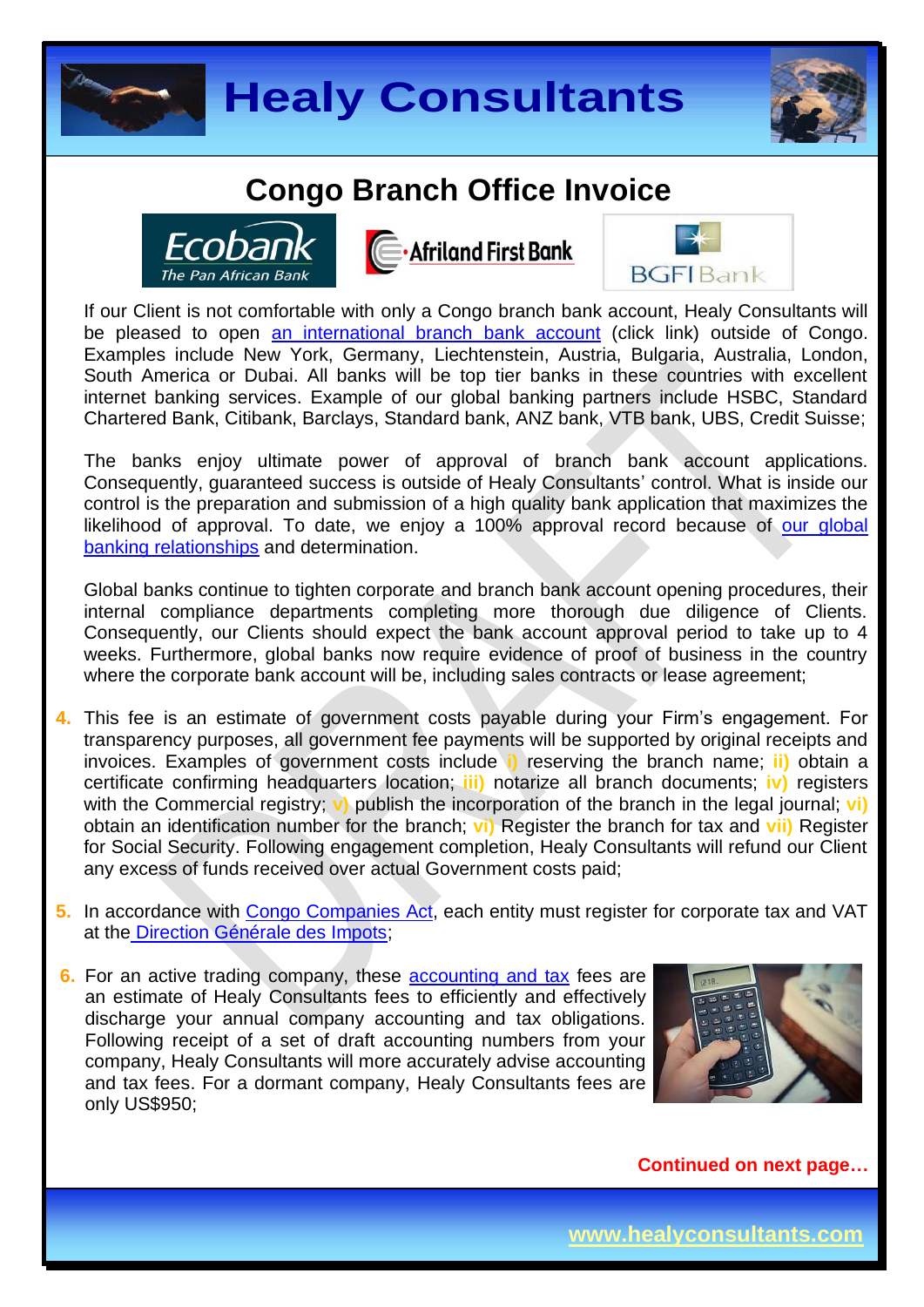



- **7.** All fees quoted in this invoice correspond to fees quoted [on Healy Consultants'](http://www.healyconsultants.com/company-registration-fees/) website. Please review this invoice carefully to identify errors. During the rush of the business day, it is possible that Healy Consultants inadvertently made fee calculation errors, typing errors or omitted services or omitted historic fee payments from Clients. In the unfortunate event you identify invoice errors, please revert to me directly re the same. I apologize in advance if I or my staff made invoice errors;
- **8.** Assuming our Clients re-engage Healy Consultants in year 2, this fee is an estimate of the fees payable next year, 12 months after the date of branch registration;
- **9.** The fees quoted in this invoice are a prediction of the fees required to efficiently and effectively complete this engagement in a timely manner. If during the engagement Healy Consultants realizes that the project is more complex than anticipated, requiring a large additional investment of time, my Firm will revert to request additional fees. If Healy Consultants completes the engagement faster and more easily than expected, Healy Consultants is happy to refund some fees to our Client;
- **10.**Branch business activities are limited to those of its parent company. The branch suffers a corporation tax of 35%. There is no minimum paid up shared capital for parent company. A branch can i) lease office premises and *ii*) issue sales invoice to Clients' and *iii*) sign local legal contracts. A branch can import and export goods.
- **11.**Engage Healy Consultants to [project manage](http://www.healyconsultants.com/project-manage-engagements/) business set up in every country on the planet. We are the best in the [world](http://www.healyconsultants.com/best-in-the-world/) at what we do, timely completing [the A to Z](http://www.healyconsultants.com/a-to-z-of-business-set-up/) of every country engagement;
- 12. In accordance with [Congo Companies Act,](http://www.ohada.com/actes-uniformes.html) there is no minimum deposit for the branch formation;
- **13.**Depending on our Client's business and nationality, the Congo Government may require a special regulatory license to carry on your business in the country. Healy Consultants will assist our Client secure license approval; there may be additional engagement fees. However, the Government enjoys ultimate power of approval of branch registration and business licenses;
- **14.**If our Client and Healy Consultants properly plan this engagement, our Clients' will *not* have to travel during this engagement. Healy Consultants will efficiently complete branch registration and corporate bank account opening in a timely manner without our Client presence. Instead, our Client will need to **i)** sign and get documents legalized in the embassy in their country of origin and **ii)** courier the originals to Healy Consultants office;



**Continued on next page…**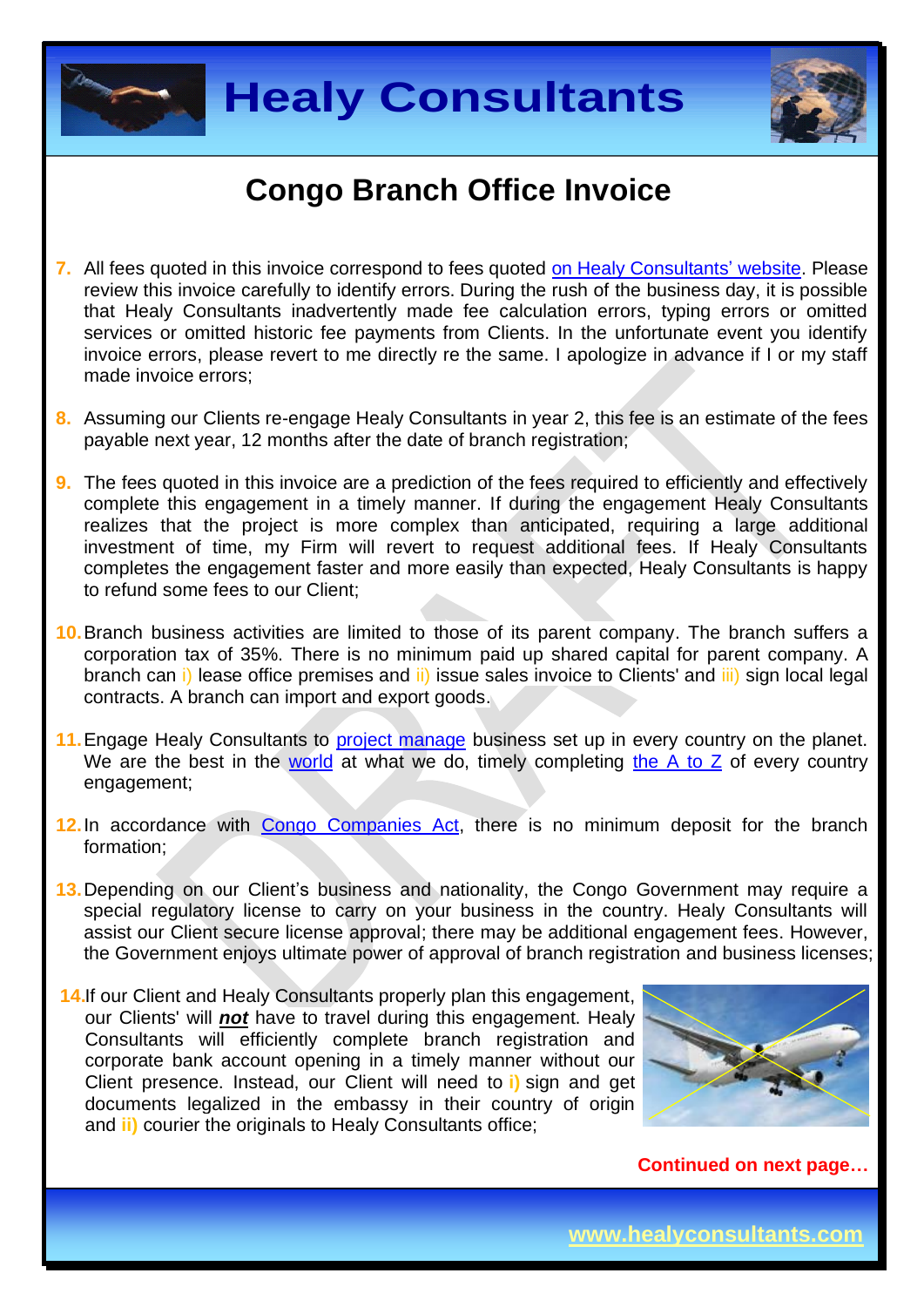



- **15.**If required, Healy Consultants will be pleased to assist your firm to secure employee [visa](http://www.healyconsultants.com/corporate-advisory-services/migration/) approvals. Our fee is US\$3,950 for the first employee, US\$2,950 for the second employee, US\$1,950 per employee thereafter. Our employee visa fees includes preparation of a quality visa application and submitting to the correct Government immigration officers. The Government enjoys ultimate power of approval of visa applications. Consequently, guaranteed success is outside of Healy Consultants' control. What is inside our control is the preparation and submission of a high quality immigration visa application that maximizes the likelihood of visa approval;
- **16.**Some of our Clients request Healy Consultants to provide temporary shared [office space](http://www.healyconsultants.com/virtual-office/) for 6 months until their preferred business premises is found. If your Firm requires this service, our one-time fee is US\$950. Monthly rental thereafter is paid directly to the landlord, independently of Healy Consultants;
- **17.**Monthly, quarterly and mid-year Government tax obligations include monthly and quarterly payroll reporting, VAT and corporate income tax return filing. If you need our help, Healy Consultants can complete monthly Government reporting for a monthly fee of US\$860. Healy Consultants monthly support will include i) receive in dropbox the monthly invoices from our client ii) label monthly bank statement transactions iii) preparation and submission of VAT returns and  $\mathbf{iv}$ ) submission of monthly employee payroll reporting;
- **18.**It is important our Clients are aware of their personal and corporate tax obligations in their country of residence and domicile. Let us know if you need Healy Consultants help to clarify your local and international annual tax reporting obligations;
- **19.**During the engagement, shareholders and directors' documents may need to be translated into the local language; before the Government and Bank approves branch registration and corporate bank account opening respectively. Consequently, our Client should budget for possible additional translation and embassy attestation fees. Either our Client or Healy Consultants can complete this administrative task;

As always, Healy Consultants will negotiate with all third parties to eliminate or reduce additional engagement costs. For transparency purposes, all third party fee payments will be supported by original receipts and invoices. Examples of possible third party payments include **i)** embassy fees **ii)** notary public costs **iii)** official translator fees;

**20.**Some of our Clients require an [immediate country](http://www.healyconsultants.com/turnkey-solutions/) solution. With this strategy, within a day Healy Consultants can supply our Client **i)** an existing dormant Congo company number and **ii)** an already approved corporate bank account number and **iii)** a business address. Turnkey solutions are attractive to those entrepreneurs who wish to immediately close a country deal, sign a contract or invoice a customer;

**Continued on next page…**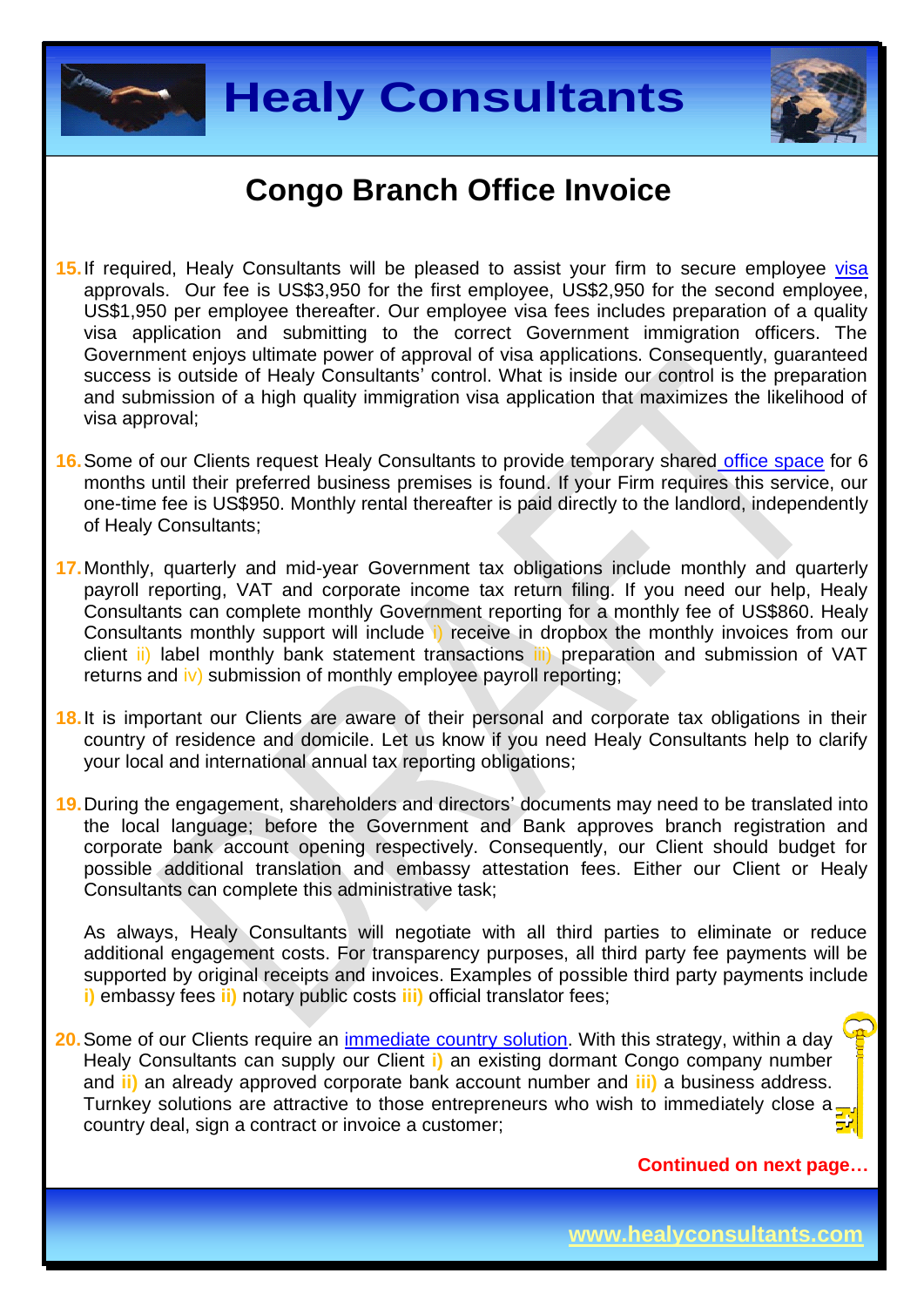



- **21.**As stipulated on our [business website](http://www.healyconsultants.com/) and in section 3 of our engagement letter, Healy Consultants will only commence the engagement following **i)** settlement of our fees and **ii)** completion and signing of our legal engagement letter;
- **22.** Healy Consultants will only incorporate your company after 75% of due diligence [documentation](http://www.healyconsultants.com/due-diligence/) is received by email. Healy Consultants will only open a corporate bank account after 100% of the Client's original due diligence documentation is received by courier;
- 23. During the annual renewal engagement with our Client, our in-house Legal and Compliance [Department](http://www.healyconsultants.com/about-us/key-personnel/cai-xin-profile/) reviews the quality and completeness of our Client file. Consequently, Healy Consultants may revert to our Client to ask for more up to date [due diligence documentation;](http://www.healyconsultants.com/due-diligence/)
- **24.**To assist our Clients to minimize foreign exchange costs, we offer the payment in SG\$, Euro, Pounds or US\$. Kindly let me know in which currency your Firm prefers to settle our fees and I will send an updated invoice, thank you:
- **25.**Some of our Clients engage Healy Consultants to [recruit](http://www.healyconsultants.com/corporate-outsourcing-services/how-we-help-our-clients-recruit-quality-employees/) local employees. We have a lot of experience in this area and we are quite skilled at securing quality candidates for our Clients;
- **26.** To efficiently and effectively complete your engagement in a timely manner, we recommend your Firm transfers these funds to Healy Consultants corporate bank account. Thereafter, our Incorporation and Banking Team will aggressively advance your engagement, providing your Firm daily feedback as to engagement status. I would be grateful if you email us the bank transfer advice slip to enable my Accounting Department to accurately and timely identify bank receipts:



**Continued on next page…**